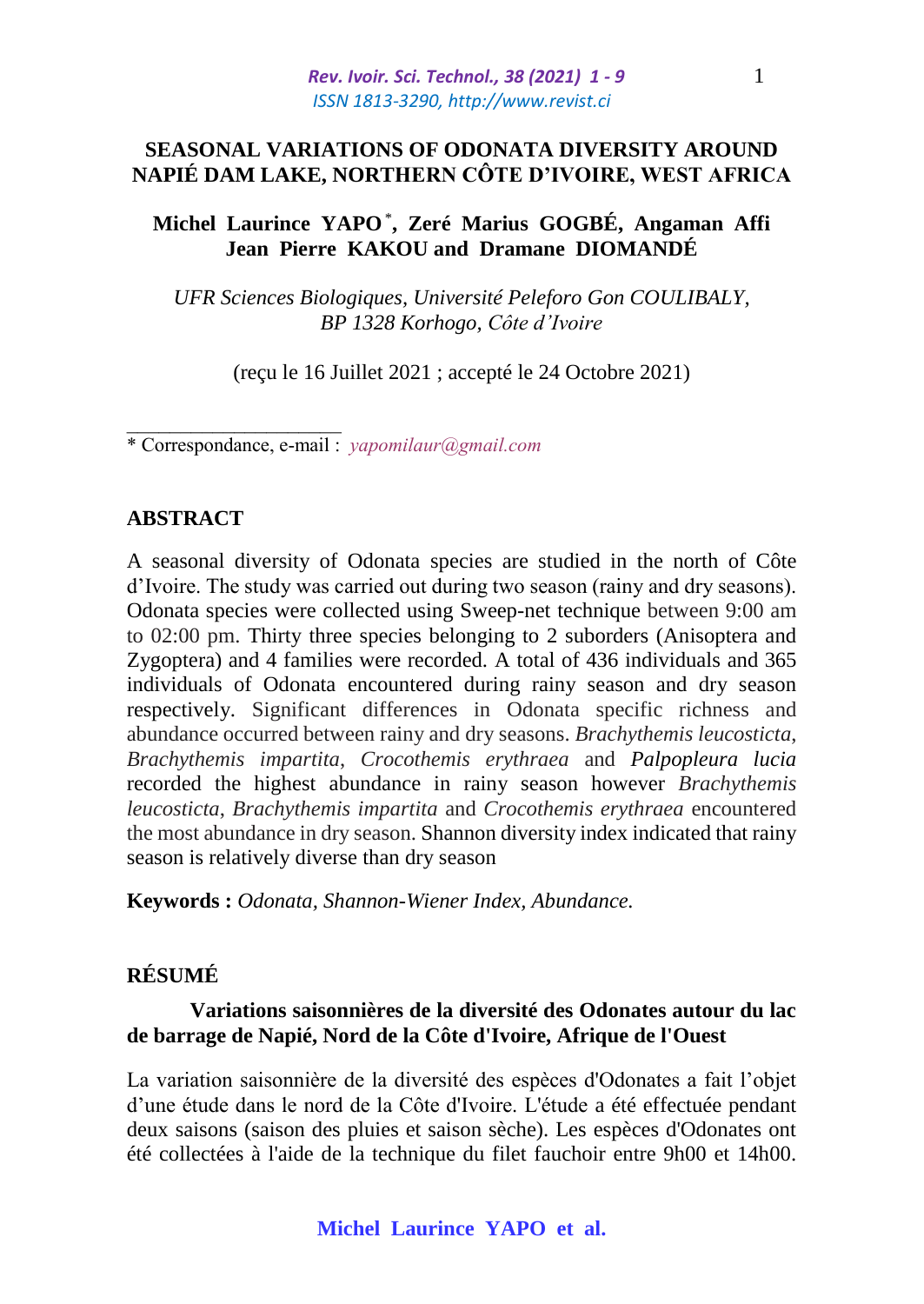Trente-trois espèces appartenant à 2 sous-ordres (Anisoptère et Zygoptère) et 4 familles ont été récoltées. Un total de 436 individus et 365 individus d'Odonates ont été observés pendant la saison des pluies et la saison sèche respectivement. Des différences significatives dans la richesse spécifique et l'abondance des Odonates sont apparues entre la saison des pluies et la saison sèche. *Brachythemis leucosticta*, *Brachythemis impartita*, *Crocothemis erythraea* et *Palpopleura lucia* ont enregistré la plus grande abondance en saison des pluies, mais *Brachythemis leucosticta*, *Brachythemis impartita* et *Crocothemis erythraea* ont été les plus abondants en saison sèche. L'indice de diversité de Shannon indique que la saison des pluies est relativement plus diversifiée que la saison sèche.

**Mots-clés :** *Odonates, Indice de Shannon-Wiener, Abondance.*

### **I - INTRODUCTION**

The order Odonata includes the dragonflies and damselflies, globally 5,952 species of Odonata under 652 genera have been reported [1]. Odonata are gorgeous insects with aquatic larval forms. Both adult and larval stages are top predators and important elements of the food web [2, 3]. Odonata serve as an umbrella species in biodiversity conservation [4, 5]. They survive in a wide range of aquatic habitats i.e., lentic to lotic water bodies, some have adapted to urban areas and exploit man-made water bodies [6, 7]. Pre-adult stages of Odonata are aquatic in nature and adjust themselves in both stagnant and running water [8]. Odonata may be taken as an indicator of ecosystem quality. In addition to their direct role as predators in ecosystem, they are also indicators of quality of the biotope [9]. The Odonata of the north of the country were only known by inventories carried out previously for the Côte d'Ivoire in Korhogo [10]. But this study dates back several decades, and our work comes, in complement to this one. A seasonal study on Odonata fauna from Napié dam lake is carried out. Seasonal diversity and abundance of species is studied.

## **II - MATERIAL AND METHODS**

### **II-1. Study area**

The Napié dam lake is located in the commune of Napié, in the Poro region of northern Cote d'Ivoire. This dam lake is located at 25 km of Korhogo on the axis Korhogo-Niakaramadougou. It is precisely located at the following coordinates (09°27'12.8" N, 05°35'9.43" W) *(Figure 1)*. Three sites were chosen in the vicinity of the lake. Site 1 (S1) is a biotope whose soil is used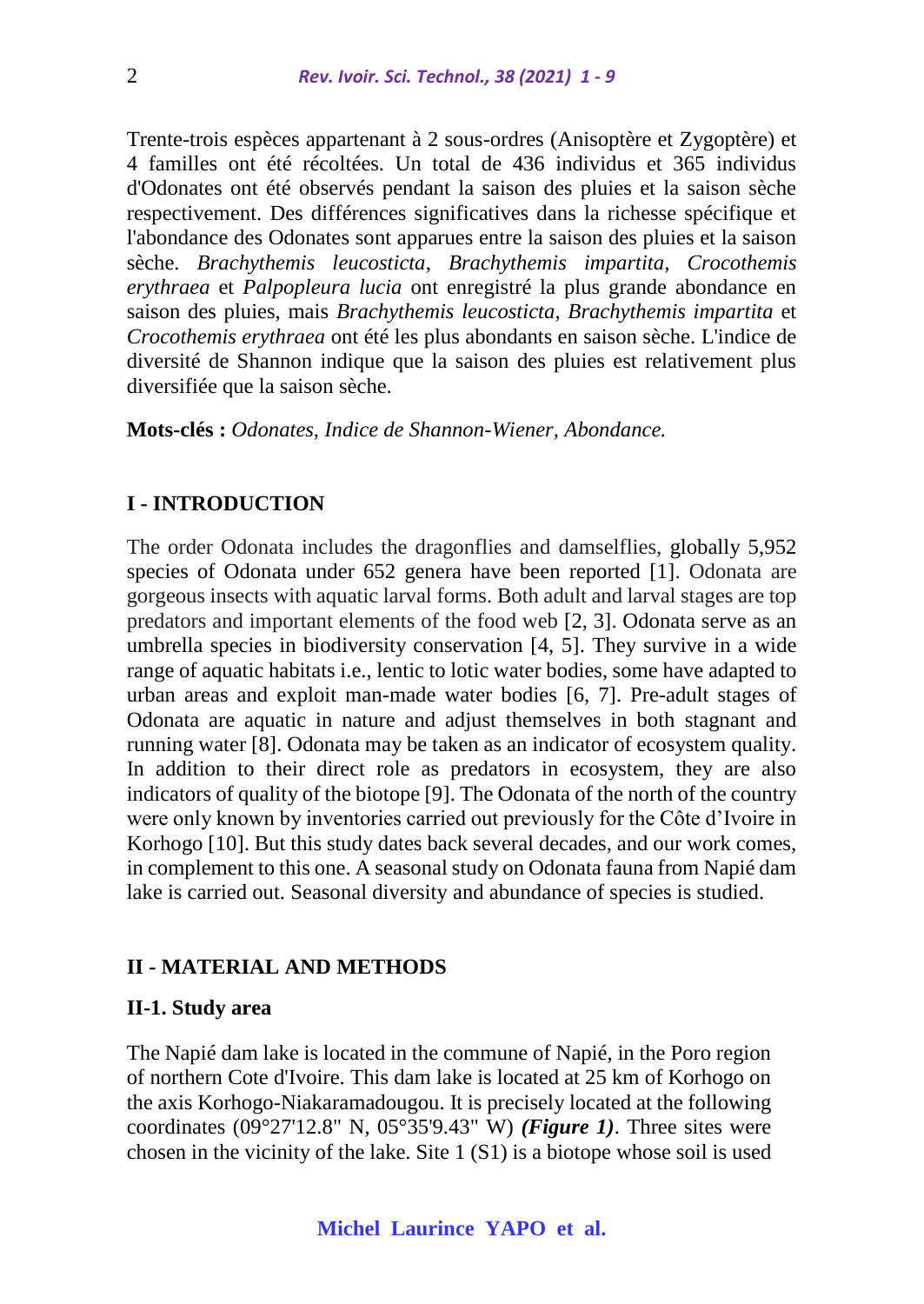for market gardening (eggplant, maize, onions, lettuce, cabbage etc.). It is located at the following coordinates (09°16'19.11"N, 05°34'59.4" W). Site 2 (S2) is an area with very intense anthropic activities such as the removal of sand and water, fishing and car washing. This site is located at the following coordinates: N  $09^{\circ}16'25.4''$  W  $05^{\circ}35'13.2''$ . Site 3 is the least affected by anthropogenic activities. In this site, the vegetation is dominated by grasses, such as *Hyptis suaveolens* and a few rare shrubs. This site has the following coordinates : 09°16'05.3'' N and 05°35'11.8'' W.



**Figure 1 :** *Location of the sampling sites*

## **II-2. Sampling procedure**

We sampled adult individuals of Odonata species with a sampling protocol of 2 researchers per hour per sampling site [11]. Field investigations consisted of walking the perimeter of each site as well as its immediate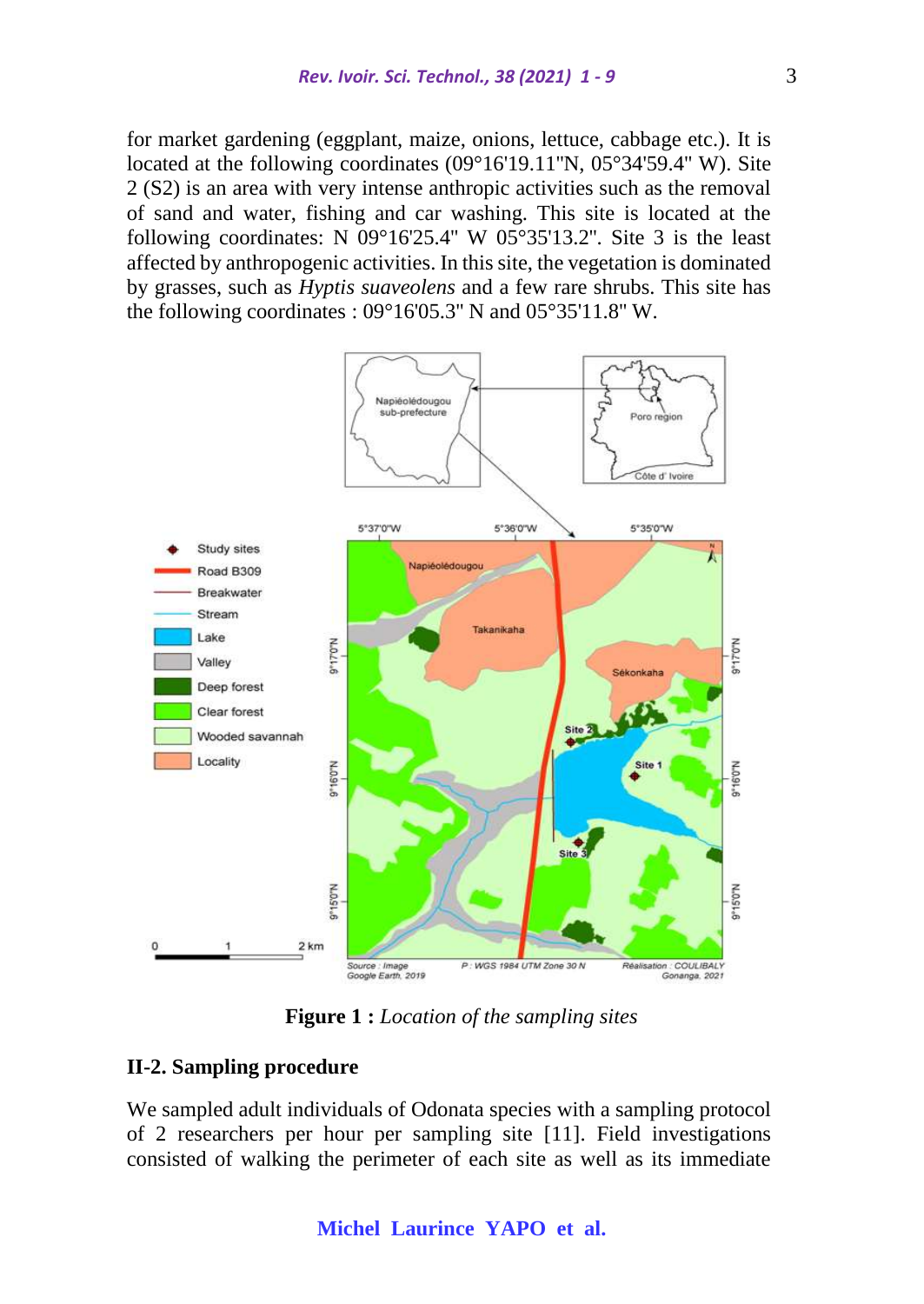vicinity where imagos hunt and mature as recommended by Grand and Boudot [12]. The dam lake was visited monthly over a period of eight months, four months during the rainy season (July 2020 to October 2020) and four months during the dry season (January 2020 to April 2020). All visits and collection were conducted between 9:00 am to 02:00 pm. Sweepnet technique was followed in the sampling. At the different sites, adult Odonata were captured using a swath net. Temperature and humidity were also recorded monthly. Specimens collected were identified using the field guide of Dijkstra and Clausnitzer [13] and the African Dragonflies and Damseflies Online (ADDO) [14].

#### **II-3. Data Analysis**

Prior, the data on species richness and abundance are subjected to the Shapiro-Wilk normality test. Then the Mann-Withney test was performed. Data were statistically analyzed relative to Odonata diversity and species richness. These were measured by Shannon's index, Margalef's index and Evenness index. Biodiversity indices were calculated by Primer 5.0 software. The Mann-Withney test was performed using Statistica 7.1 software.

### **III - RESULTS**

#### **III-1. Odonata diversity**

A total of 33 species belonging to 2 suborders (Anisoptera and Zygoptera) and 4 families were recorded in this study *(Table 1)*. The families were Libellulidae, Gomphidae, Coenagrionidae and Plactycnemididae. Among the species, 31 were recorded in rainy season and only 17 species were collected in dry season. Few species of Odonata such as *Urothemis assignata* and *Urothemis edwardsii* were not observed in rainy season. Significant differences (U = 313,5 ;  $Z = -3.832$ ;  $p < 0.05$ ) in Odonata specific richness occurred between rainy and dry seasons. Fifteen species were observed throughout the two seasons.

#### **III-2. Abundance**

The number of Odonata encountered during rainy season were 436, which decreased to 365 individuals in dry season. Significant differences ( $U = 346$ ;  $Z = -2.573$ ;  $p < 0.05$ ) in Odonata abundance occurred between rainy and dry seasons. Significant differences (U =  $376$ ; Z =  $-2.643$ ;  $p < 0.05$ ) in Odonata abundance occurred between rainy and dry seasons at site 1 and any significant difference were observed between the two seasons at site 2 and site 3.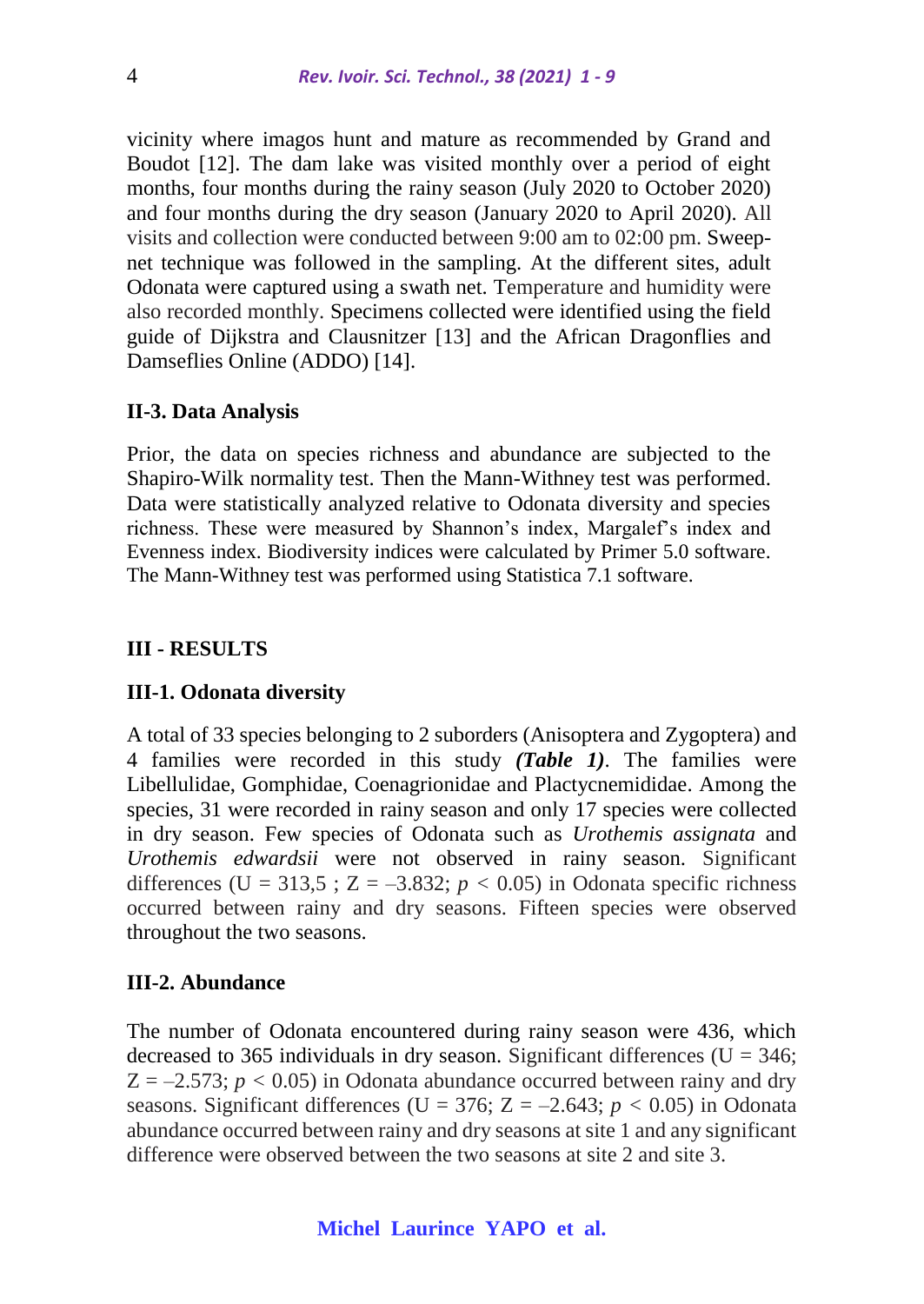| <b>Families</b> | <b>Species</b>                                     | <b>Sampling Sites</b>    |                          |                          |
|-----------------|----------------------------------------------------|--------------------------|--------------------------|--------------------------|
|                 |                                                    | S <sub>1</sub>           | S <sub>2</sub>           | S <sub>3</sub>           |
| Gomphidae       | Gomphidia gamblesi Gauthier, 1987                  | $\mathbf X$              | $\overline{a}$           |                          |
|                 | Ictinogomphus ferox Rambur, 1842                   | X                        | X                        |                          |
| Libelullidae    | Acisoma inflatum Selys, 1882                       | X                        | $\overline{\phantom{0}}$ | X                        |
|                 | Brachythemis impartita Karsch, 1890                | X                        | X                        | X                        |
|                 | Brachythemis lacustris Kirby, 1889                 | X                        | $\mathbf X$              | $\overline{\phantom{0}}$ |
|                 | Brachythemis leucosticta Burmeister, 1839          | X                        | X                        | X                        |
|                 | Crocothemis erythraea Brullé, 1832                 | X                        | X                        | X                        |
|                 | Hadrothemis scabrifrons Ris, 1910                  | $\mathbf X$              | ÷,                       |                          |
|                 | Hadrothemis infesta Karsch, 1891                   | X                        | X                        | X                        |
|                 | Hemistigma albipunctum Rambur, 1842                | $\mathbf X$              | $\overline{\phantom{0}}$ | $\overline{\phantom{a}}$ |
|                 | Palpopleura albifrons Legrand, 1979                | X                        | X                        | X                        |
|                 | Palpopleura deceptor Calvert, 1899                 | $\overline{\phantom{0}}$ | $\overline{a}$           | $\mathbf X$              |
|                 | Palpopleura lucia Drury, 1773                      | X                        | $\bf{X}$                 | X                        |
|                 | Palpopleura portia Drury, 1773                     | X                        | $\mathbf X$              | $\mathbf X$              |
|                 | Parazyxomma flavicans Martin, 1908                 | X                        | $\overline{\phantom{0}}$ | X                        |
|                 | Orthetrum icteromelas Ris, 1910                    | X                        | X                        | $\mathbf X$              |
|                 | Orthetrum guineense Ris, 1910                      | X                        | X                        | X                        |
|                 | Orthetrum chrysostigma Burmeister, 1839            | X                        | X                        | X                        |
|                 | Orthetrum trinacria Selys, 1841                    | $\overline{a}$           | ÷,                       | X                        |
|                 | Orthetrum monardi Schmidt, 1951                    |                          | $\overline{\phantom{0}}$ | $\mathbf X$              |
|                 | Trithemis annulata Palisot de Beauvois, 1807       | X                        | $\mathbf X$              | X                        |
|                 | Trithemis hartwigi Pinhey, 1970                    | $\overline{a}$           | X                        |                          |
|                 | Urothemis assignata Selys, 1872                    |                          | $\mathbf X$              | $\overline{\phantom{0}}$ |
|                 | Urothemis edwardsii Selys, 1849                    | $\overline{\phantom{0}}$ | $\overline{\phantom{0}}$ | X                        |
|                 | Trithetrum congoense Aguesse, 1966                 | X                        | $\mathbf X$              | X                        |
| Coenagrionidae  | Ceriagrion glabrum Burmeister, 1839                | X                        | X                        | X                        |
|                 | Ceriagrion sakejii Pinhey, 1963                    | X                        | $\mathbf X$              |                          |
|                 | Pseudagrion deningi Pinhey, 1961                   |                          | $\overline{\phantom{0}}$ | X                        |
|                 | Pseudagrion sublacteum Karsch, 1893                | X                        | $\mathbf X$              |                          |
|                 | Pseudagrion hamoni Fraser, 1955                    | X                        | X                        |                          |
|                 | Pseudagrion nubicum Selys, 1876                    | X                        | X                        | X                        |
|                 | Pseudagrion glaucum Sjöstedt, 1899                 | X                        | X                        | X                        |
|                 | Platycnemididae Mesocnemis singularis Karsch, 1891 | $\mathbf X$              | $\overline{\phantom{0}}$ | X                        |

**Table 1 :** *List of Odonata species collected around Napié dam lake. x: Presence; -: Absence*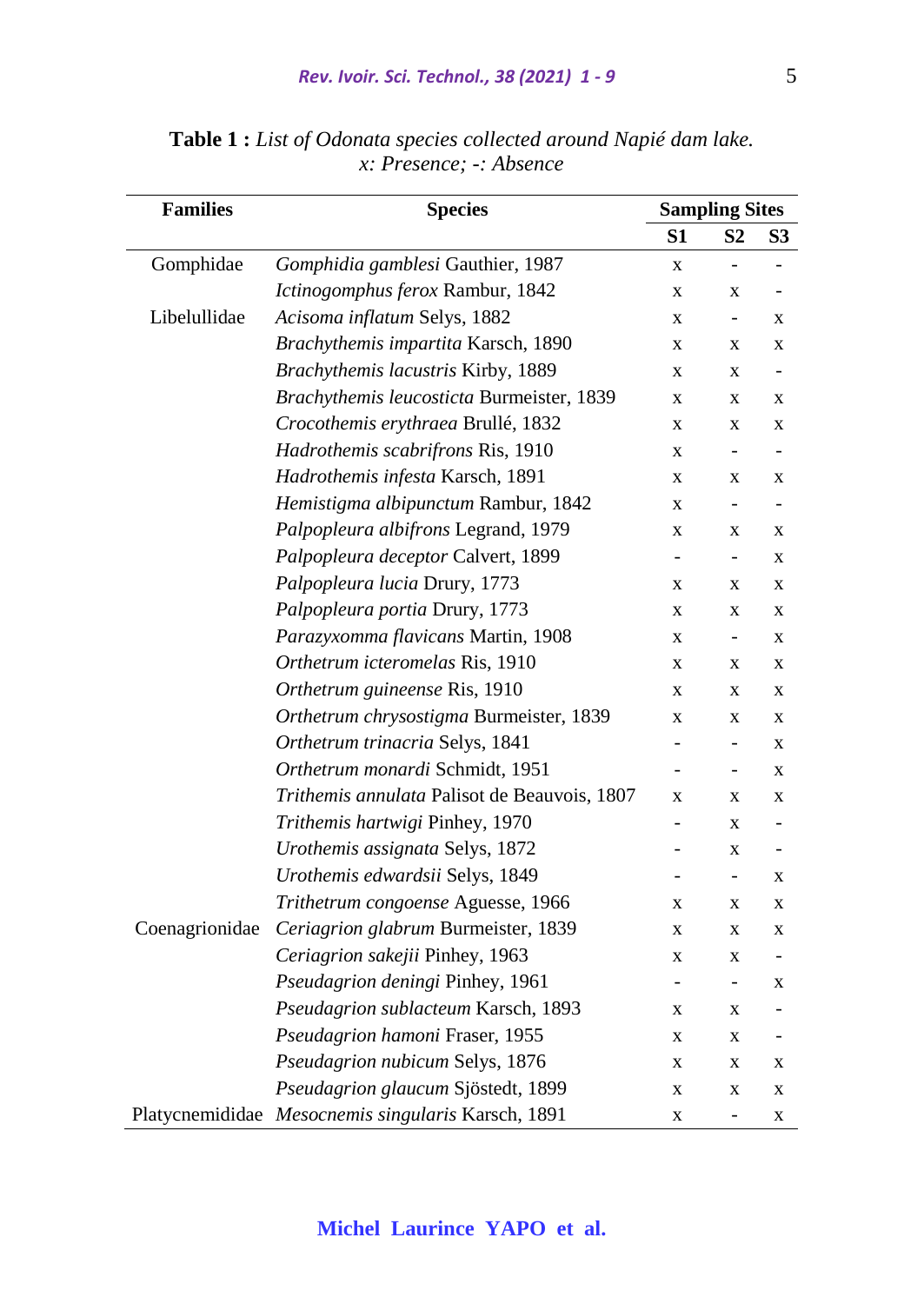*Brachythemis leucosticta*, *Brachythemis impartita*, *Crocothemis erythraea* and *Palpopleura lucia* recorded the highest abundance in rainy season however *Brachythemis leucosticta*, *Brachythemis impartita* and *Crocothemis erythraea* encountered the most abundance in dry season.

## **III-3. Seasonal distribution of Odonata**

In rainy season, total 168 individuals were observed at site 1 of the dam lake, 144 individuals at site 2 and 124 at site 3. The dragonfly, *Brachythemis leucosticta* was the most dominant species which constituted 16.28 % of the total individuals followed by *Palpopleura lucia* (14.45 %), *Brachythemis impartita* (13.05 %) and *Crocothemis erythraea* (12.38 %) *(Figure 2)*. Twenty four, 19 and 21 species were recorded respectively at site 1, site 2 and site 3 of the dam lake. In dry season, total 118 individuals were recorded at site 1, 125 individuals at site 2 and 122 at site 3. *Brachythemis leucosticta*, *Crocothemis erythraea* and *Brachythemis impartita* were the most abundant species in dry season representing respectively 30.41 %, 20.82 % and 18.63 % of the total individuals *(Figure 2)*. Eleven species were observed at site 1 while 12 and 13 species were collected at site 2 and site 3 respectively.



**Figure 2 :** *Seasonal variation of the main species according to their abundance*

#### **III-4. Diversity indices**

Diversity indices show that the diversity of Odonata at three sites of Napié dam lake area in dry season is less as compared to rainy season *(Figure 3)*.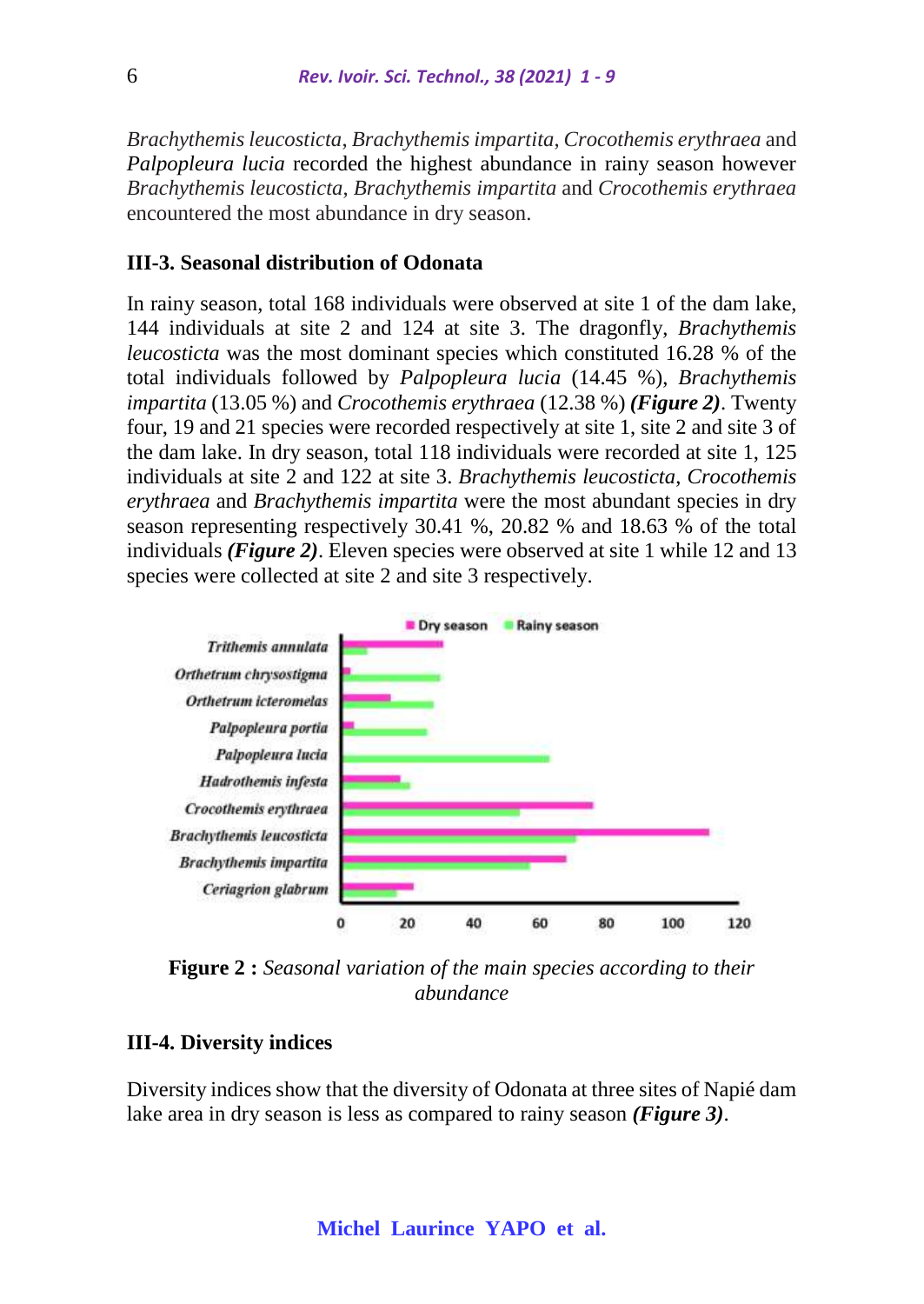#### **IV - DISCUSSION**

Thirty one species were recorded in rainy season and only 17 species were collected in dry season. The high richness of Odonata during the rainy season could be due to the emergence of several species during this season. Abundance of Odonata was higher in rainy season compared to dry season. Higher Abundance can be attributed to high rainfall and humidity (80 %-81 %)



**Figure 3 :** *Seasonal variation of the diversity indices. Rs = rainy season ;*   $Ds = dry$  *season;*  $SI = Site$  *l;*  $S2 = Site$  *2 and*  $S3 = Site$  *3* 

with temperature range of 28<sup>o</sup>C to 31<sup>o</sup>C, during rainy season. Similar results were observed in previous studies [15, 16]. Indeed, the rainy season corresponds to the good development of plants and crops around the dam lake. This development rhymes with the abundance of phytophagous insects and crop pests that are the potential prey of Odonata. To this end, the abundance during this season could be attributed to the availability of food resources. According to Corbet [17], seasonality plays an important role in Odonata development, mainly because there are changes in habitat and food availability. The high abundance observed in the rainy season would also be related to the high richness during this season at the expense of the dry season. Indeed, among the 31 species collected during the rainy season, many species have a remarkable abundance which is not the case during the dry season. Significant differences in abundance and specific richness occurred between rainy and dry seasons. Indeed, there was a small increase in the abundance and richness in Odonata settlement in rainy season. That can generate information about adaptation, behavior, survivorship, and consequently potential biodiversity [18, 19].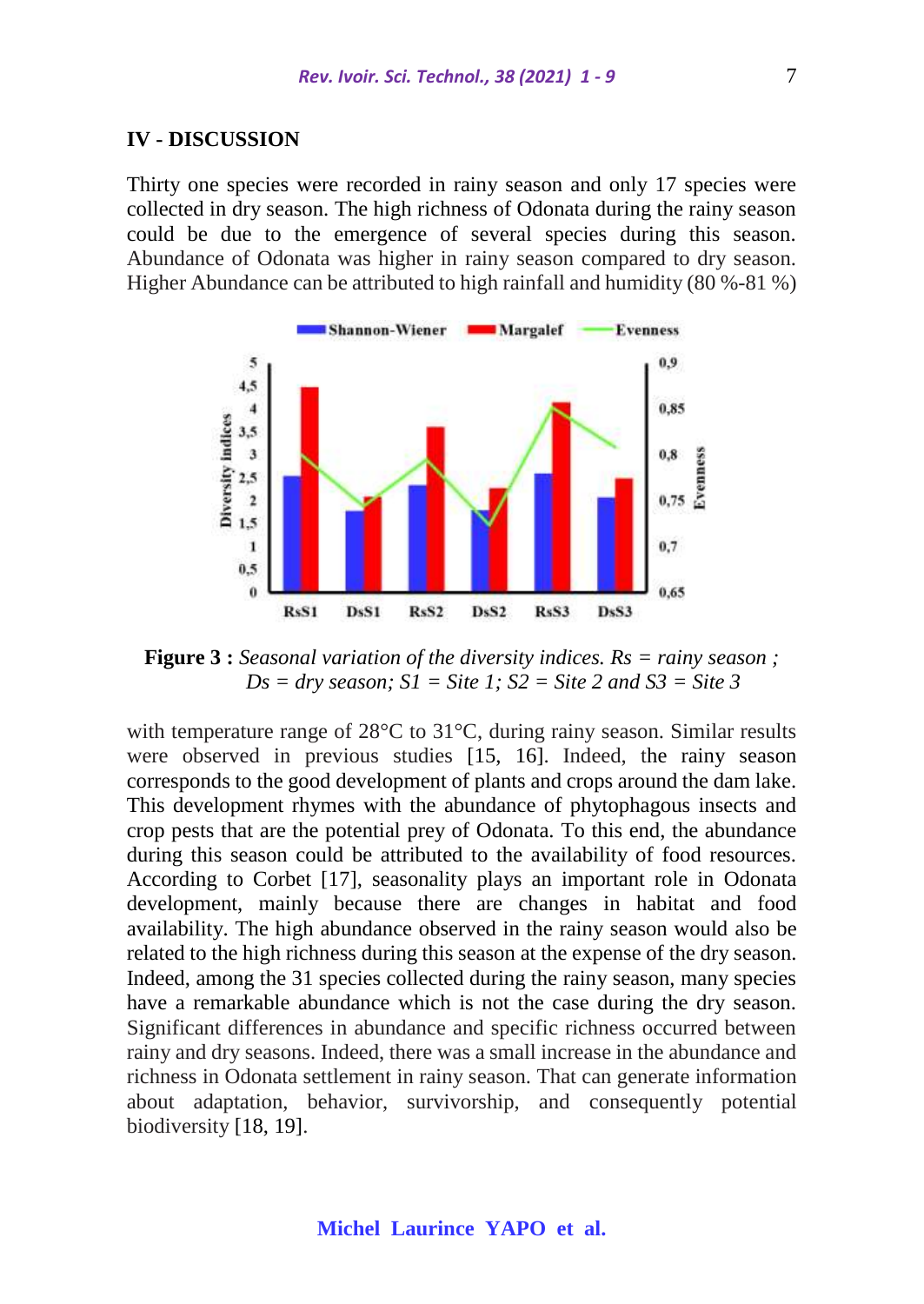## **V - CONCLUSION**

Species abundance was highest during the rainy season and lowest during the dry season. The most abundant family was Libellulidae (Anisoptera). *Brachythemis leucosticta*, *Crocothemis erythraea* and *Brachythemis impartita* quantitatively dominated the settlement in both the rainy and dry seasons. Further studies are needed to use this group of insects in monitoring environmental change.

#### *ACKNOWLEDGEMENT*

*The authors thank the mayor of the town of Napié for facilitating access to the dam lake. They also thank K.-D. B. DIJKSTRA for the identification book he gave them.*

#### **REFERENCES**

- [1] M. SCHORR and D. PAULSON, "World Odonata List". Electronic Database accessible at academic-resources/slater-museum/ biodiversity-resouces/dragonflies/world-odonata- list2/, (2013), Accessed 12 November 2013
- [2] D. MISHRA, V. K. SHARMA and A. PAL, "Diversity of Odonates at Sirpur Pond, Indore". *Int. J*. Zool. Appl. Biosci., Vol. 4, N°1 (2019) 1 - 4
- [3] M. BABOSOVA, J. L. PORHAJASOVA and D. ERNST, "Dragonflies" (Odonata) of Botanical Garden's Pond of SUA in Nitra". Acta fytotechn Zootechn, Vol. 22, N°4 (2019) 110 - 113
- [4] R. F. NOSS, "Indicators of monitoring biodiversity : A hierarchical approach". *Conserv. Biol*, Vol. 4, (1990) 355 - 364
- [5] R. J. LAMBECK, "Focal species : A multispecies umbrella for nature conservation". *Conserv. Biol*, Vol. 11, N°4 (1997) 849 - 856
- [6] T. R. MITRA, "Geographical Distribution of Odonata (Insecta) of Eastern India". Memories of the Zoological Survey of India, Vol. 19, N° 1 (2002) 17
- [7] M. N. HARISHA, "Evaluation of Status and Diversity of Odonates of Kondajji Lake, Kondajji Village, Harihar Taluk, Davanagere District, Karnataka, India". *J. Entomol. Zool. Stud*, Vol. 4, N° 4 (2016) 384 - 388
- [8] A. TIPLE and K. CHANDRA, Dragonflies and damselflies (Insecta, Odonata) of Madhya Pradesh and Chhattisgarh states, central India. *J. Care 4 Nature*, Vol. 1, N°1 (2013) 1 - 10
- [9] K. A. SUBRAMANIAN, *Nature watch. Resonance*, Vol. 7, (2002) 69 78